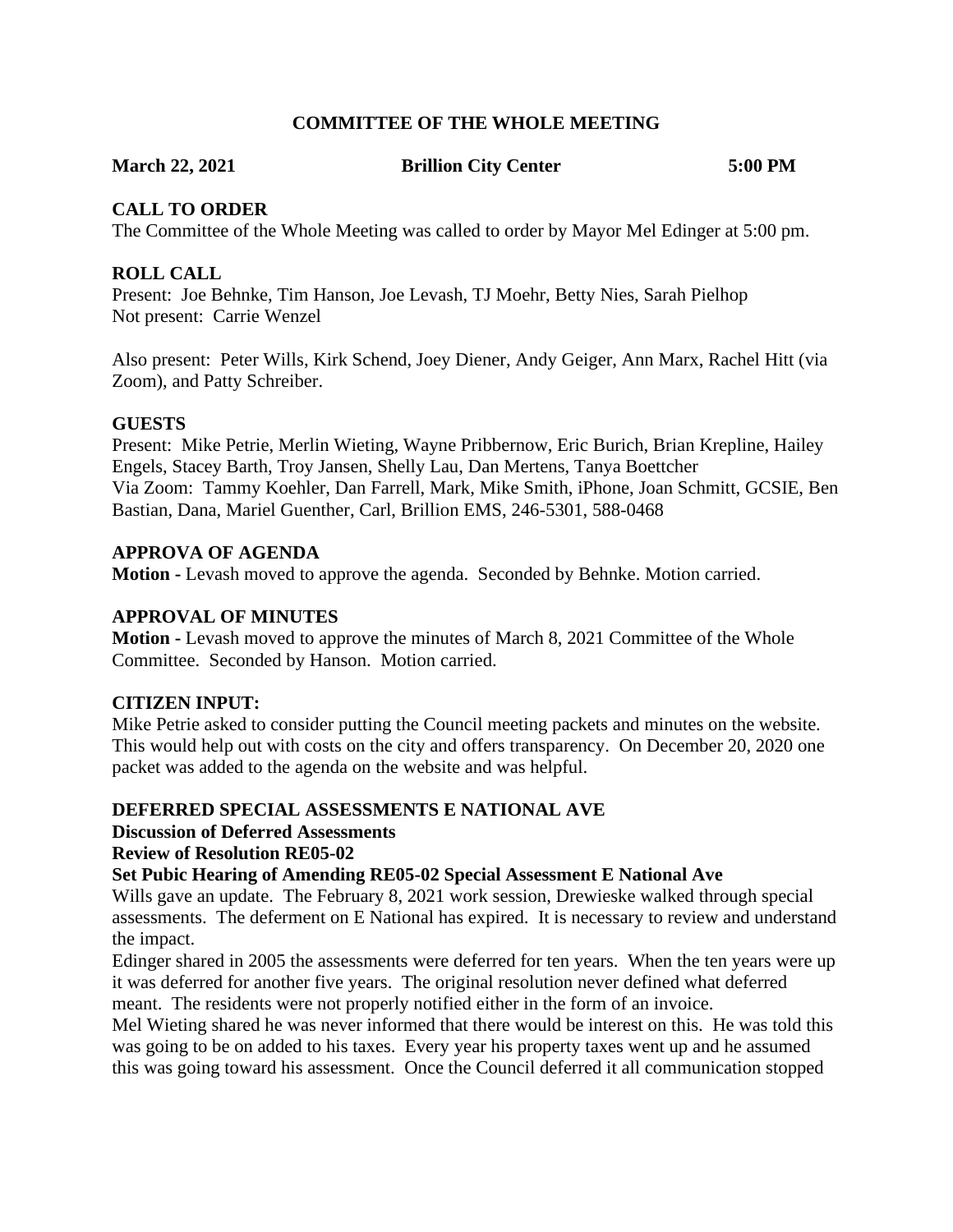with the landowners. He never received a bill. Wieting is not opposed to paying his fair share, he is against any interest on this because he was never notified.

Wayne Pribbernow spoke with regards to the Pribbernow property. Never received any notice with regards to paying interest. The understanding was this was not payable until the property sold. Questioned the Council if there was an invoice in writing?

Brian Krepline asked the Council how he is supposed to pay for sewer and water when he does not live in the City of Brillion. Gunther's property was questioned as his name was not on the list. It was explained he paid for his assessment within the first year of the actual assessment. Trinity Lutheran Church paid their assessment as well.

Tanya Boettcher was not aware there was a bill. Struggling to understand and disputes all of it. Levash agreed with Pribbernow and Wieting. Attended the meeting when the deferment was discussed. It was agreed upon to be deferred. Interest was never brought up. The residents never saw the Resolution or was never notified when the extension happened. He was not a Council Member when this was voted on. Levash has a hard time assessing the Township residents. There should be a hook up charge when they hookup. Levash agreed that if he owes the money he will pay it but he will not pay the interest.

Pribbernow further explained the property is split with part in the City and part in Township with own mound system.

Edinger stated this should now become payable but not the interest. A payment plan needs to be decided with interest starting after the due date. In order to change any of this we need to amend the original Resolution. Levash questioned if we are bound by how the town residents are assessed or can this be amended as well? The Council will have to revisit and amend the Resolution in order to change how the Town residents are assessed. Nies felt interest should not be charged as interest invoices were never sent.

Question raised as to where the utilities currently run. It was explained they run in the street right-away. Hook up fee is charged to any resident at the time they hook up.

Wieting questioned the age of the maps. The easement to go across this property is not shown on the map. Geiger explained the map does not show any utilities.

**Motion**: Pielhop made a motion to recommend to Council to amend Resolution RE05-02 Special Assessment E National Ave as follows:

No interest to accrue during deferral period (never received notification)

Invoices to be mailed by May 1, 2021 with a due date of June 1, 2021.

Interest to start on any unpaid balances June 1, 2021.

Town residents exempt from special assessment charges. Connection fee due at time of hook up.

And set Public Hearing for April 12, 2021, 6:10 pm at the Special Council Meeting.

Nies seconded. Wills to look up correct wording for the resolution revision.

This affects Levash and Wieting. The four Town of Brillion lots exempt are owned by Krepline, Pribbernow, and Boettcher). Motion carried.

### **General Fund**

**Motion:** Nies moved to recommend to City Council the General Fund vouchers in the amount of \$540,967.76. Seconded by Behnke. Pielhop questioned the amount of the police telephone expense. Amount reflects two months payments. Motion carried.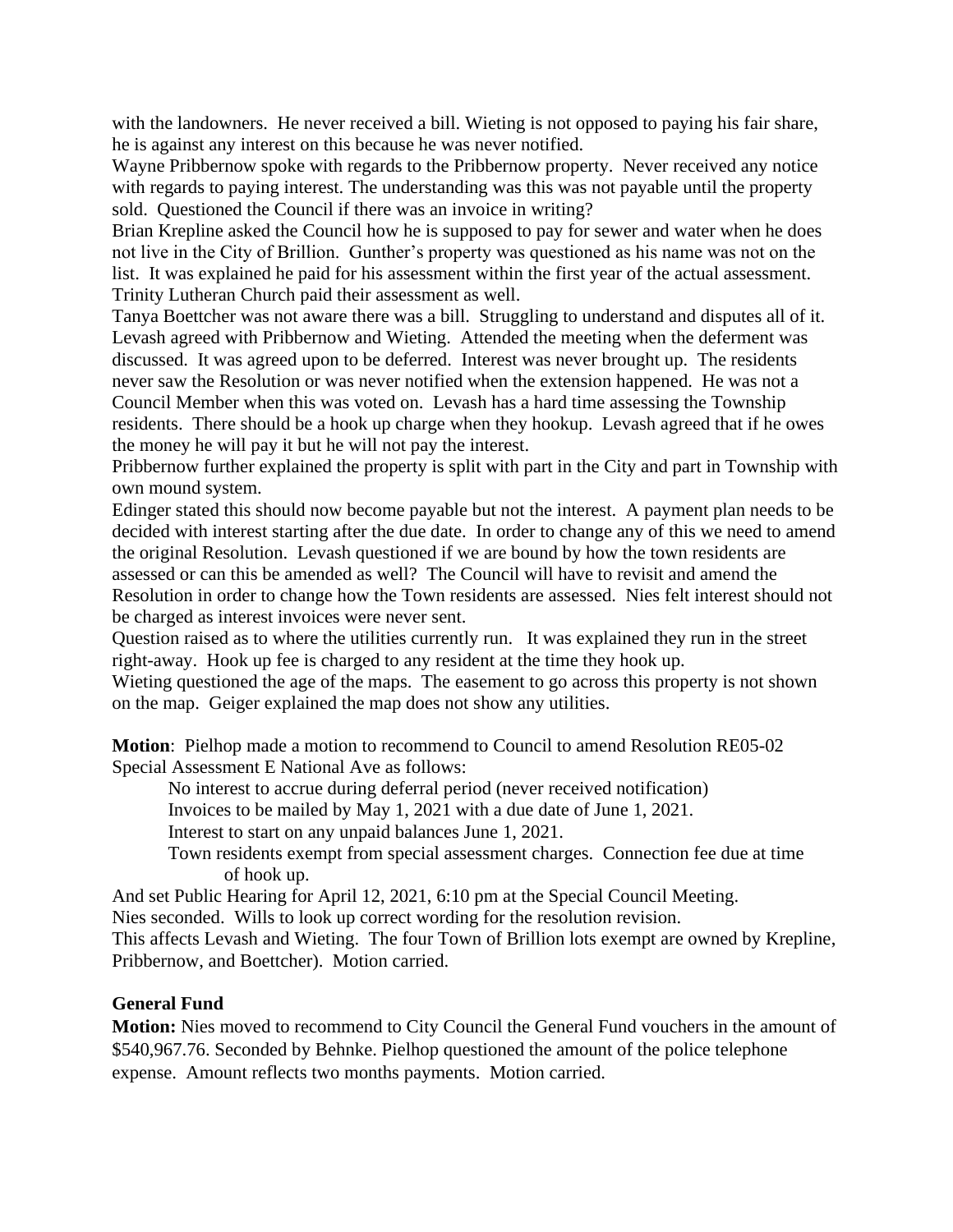# **Reserves**

**Motion:** Pielhop moved to recommend to City Council the Reserve vouchers in the amount of \$35,203.16. Seconded by Hanson. Request to detail the reserve information on the voucher summary report. Motion carried.

# **Contingency**-**\$ 0**

# **TIF Expenditures**

**Motion:** Pielhop moved to recommend to City Council the TIF Expenditure in the amount of \$241,487.39. Seconded by Nies. Request to detail the TIF information on the voucher summary report. Motion carried.

# **Review of Payroll:**

**Motion:** Nies moved to recommend to City Council the payroll report for February 26, 2021 in the amount of \$54,345.03 and March 12, 2021 in the amount of \$56,515.90. Seconded by Hanson. Motion carried.

# **Copier Lease Renewal EMS Building, 130 Calumet Street**

The existing copier lease expires April 1, 2021. If we extend the lease 2 more years it will cut our costs in half with a penny payoff at the end. The monthly maintenance agreement will continue.

**Motion:** Levash moved to recommend to Council to extend the copier lease for the EMS Building two more years with a monthly lease payment of \$61.40. Seconded by Behnke. Motion carried.

### **CD Renewal \$154,907.51 Due 4/1/2021 Reserves CD Renewal \$545,932.67 Due 4/1/2021 Reserves**

Pielhop raised the question whether we should be renewing the CD's. By not renewing one/both of the CD's we would not have a need for short term borrowing. The auditor recommendation is to keep this in a CD as this is our savings and we should not deplete our savings.

**Motion:** Levash moved to recommend to Council to renew the both CD's collectively for 12 months. Seconded by Hanson. Pielhop opposed. Motion carried.

# **City Center Sublease conference room to ACC Management Group Inc.**

ACC Management Group Inc's insurance company required the lease under the parent name. **Motion:** Pielhop made a motion to recommend to Council to approve the sublease under the new name; City Center Brillion LLC. Nies seconded. Against: Behnke and Levash. Motion carried.

### **Review of License Applications:**

# **New: Angela Jellum, Stone Prairie – Operators License**

**Motion:** Pielhop moved to recommend to City Council Angela Jellum's license application. Seconded by Levash. Motion carried.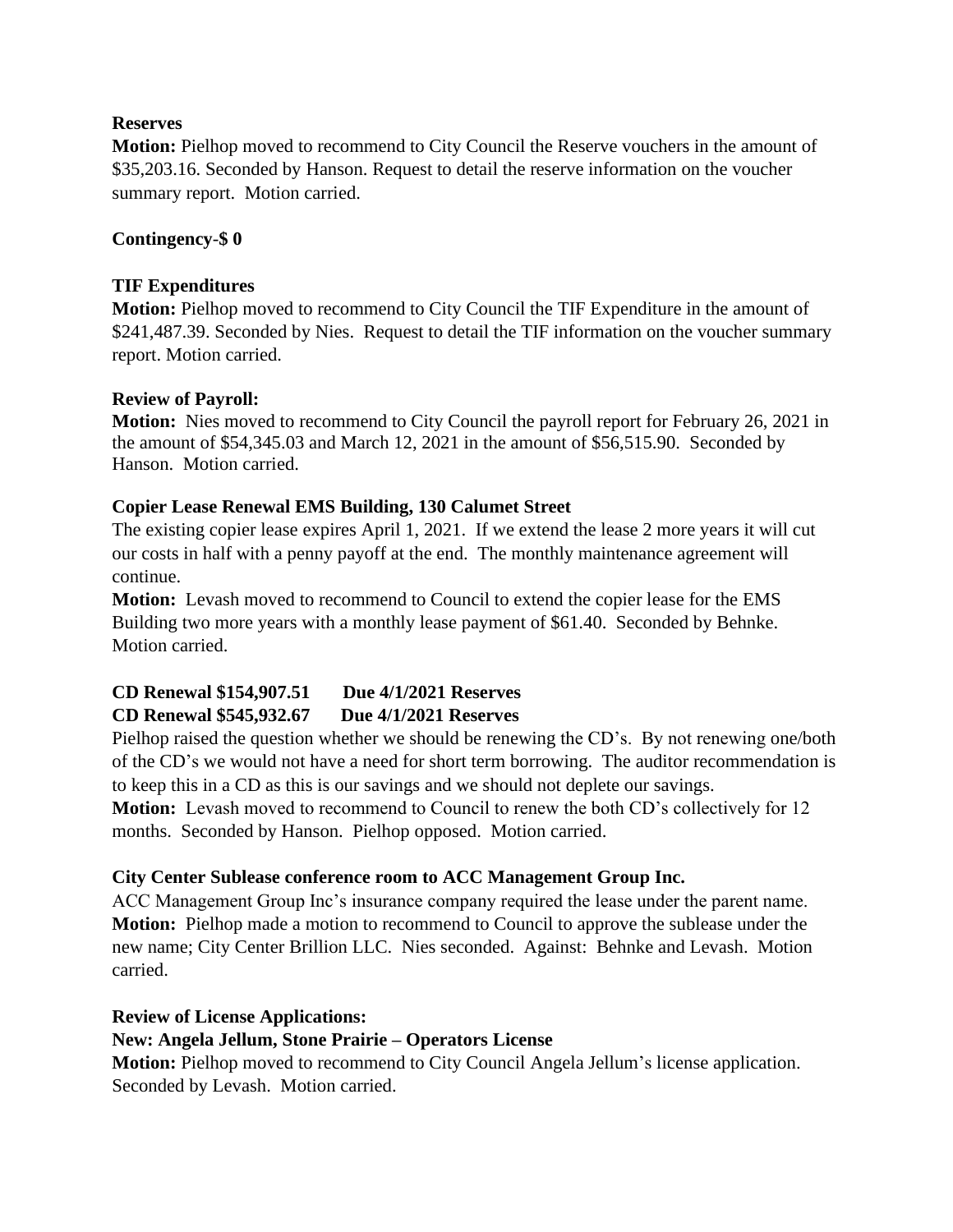# **Appointments Brillion RDA – Chris Brandt**

Brandt's form was included in the packet. It was noted the Brandt Talent Bank Form was the only form submitted.

**Motion:** Nies moved to recommend to Council to appoint Chris Brandt to the Brillion RDA. Seconded by Pielhop. Motion carried.

# **Tourism Committee – Angela Jellum, Ariens Hospitality**

**Motion:** Pielhop moved to recommend to Council to appoint Angela Jellum to the Tourism Committee. Seconded by Hanson. It was noted Jellum was not a resident of Brillion. Motion Carried.

# **Tourism Committee – Josh Patel, Cobblestone Hotel**

**Motion:** Levash moved to recommend to Council to appoint Josh Patel to the Tourism Committee. Seconded by Pielhop. Motion carried.

# **PROTECTIONS OF PERSONS AND PROPERTY:**

# **Ambulance Department**

Monthly report included in the packet. Jansen reported 44 calls in February, 28 transports, 16 no transports and 30 Net Billable out of 44. The City of Brillion had 31 calls, 4 calls in the Town of Brillion, 2 calls outside the area, 4 calls in Woodville and 3 calls in the City of Chilton. The number of calls has been down but the calls have been more serious.

Mayor Edinger requested each call be charted showing response time. Jansen indicated this information is not tracked in Brillion and will need to be requested from Gold Cross. The average response time is 7 ½ minutes. Several of the calls were outside the area or happened on a return trip.

# **February 2021 Financial Report**

Jansen explained he does not see the financial report. It was noted the vehicle insurance is off the report. Net Income for February is \$2,865. Year to Date income is \$3,793. Jansen explained the difference between a non-billable and a billable call. A non-billable call is a call where no care is rendered. Ex: if a passerby calls 911 and no care is needed The first time responding to a fall is no-charge. After the first call there is a \$150 per call charge. A billable call is when care is rendered. Ex: assessment, wound care

# **Closed Session**

# **Closed Session per W.S.S. 19.85(1) (c)**

**Motion:** Hanson made a motion to go into closed session per W.S.S. 19.85(1) (c) at 6:12 pm. Seconded by Pielhop. Motion carried.

### **Open Session**

**Motion:** Levash moved to return to Open Session at 6:50 pm. Seconded by Nies. Motion carried.

**Motion**: Pielhop moved to recommend to Council to increase the IV technician pay by \$2.01/hour and EMT-Basic pay by \$2.12/hour starting with April 2021 payroll and beyond. Seconded by Hanson. Motion Carried.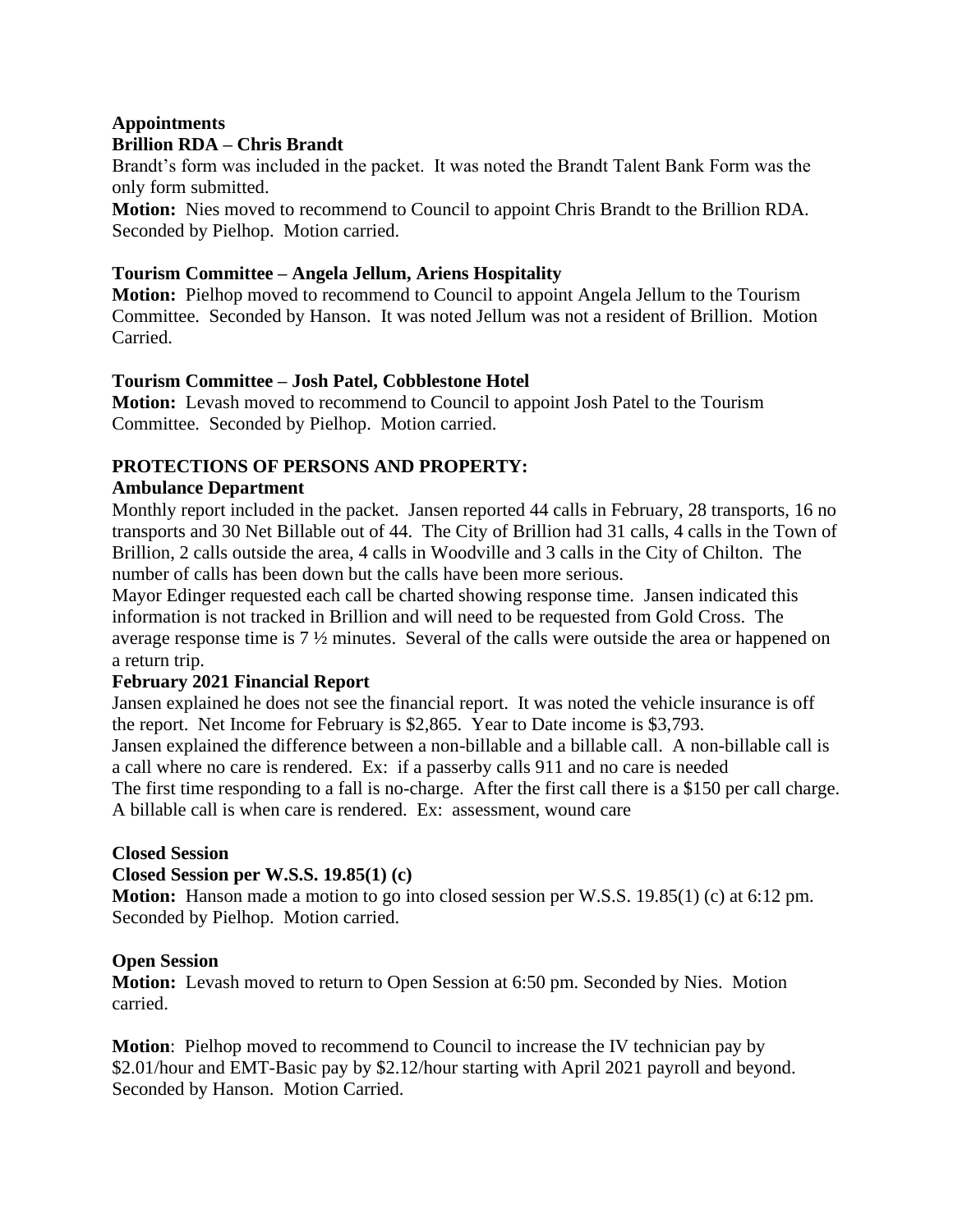**Motion**: Pielhop moved to recommend to Council to have the Fire/Police Commission reestablished, including one Council member and the City Administrator, to look into EMS needs in Brillion. Seconded by Hansen. Motion carried.

# **Fire Dept**

Monthly report included in the packet.

### **Emergency Management Operatons Plan Open Records Request**

The report has been redacted. The City Administrator has contacted the resident to set up a time to review. City Council members were advised they can come in and review as well. The City does want to pursue updating.

#### **Municipal Court**

No report**.** Chief Schend shared things are going good with the TRIP program.

### **CITY BUILDINGS AND GROUNDS**

**Dept of Public Works**

Monthly report attached.

### **Resolution RE21-06 Custer & Jackson Street Special Assessment**

There will be a public hearing during a Council Meeting. The Engineering report is included in the packet.

### **Town of Brillion & City of Brillion Road Maintenance Agreement**

Updated to further define ownership lines. **Motion**: Levash moved to recommend to Council to approve the Town of Brillion & City of Brillion Road Maintenance Agreement. Seconded by Nies. Motion Carried.

### **Resolution RE21-07 WI DNR Recycle Grant Application**

**Motion**: Pielhop moved to recommend to Council to approve Resolution RE21-07 Recycle Grant Application. Seconded by Levash. Motion carried. Wills reported the 2021 Grant has already been received. The 2020 report is due the end of April 2021. Needed a new authorization resolution to do so.

# **Utility Water & Sewer Department Softener Update**

Still waiting on resin. Resin is needed before testing can be completed. Gravel is in ready to go.

# **FINANCE AND PURCHASING Personnel**

Nothing to report

### **CITY ADMINISTRATOR**

Wills and Dienor attended the Town of Brillion meeting.